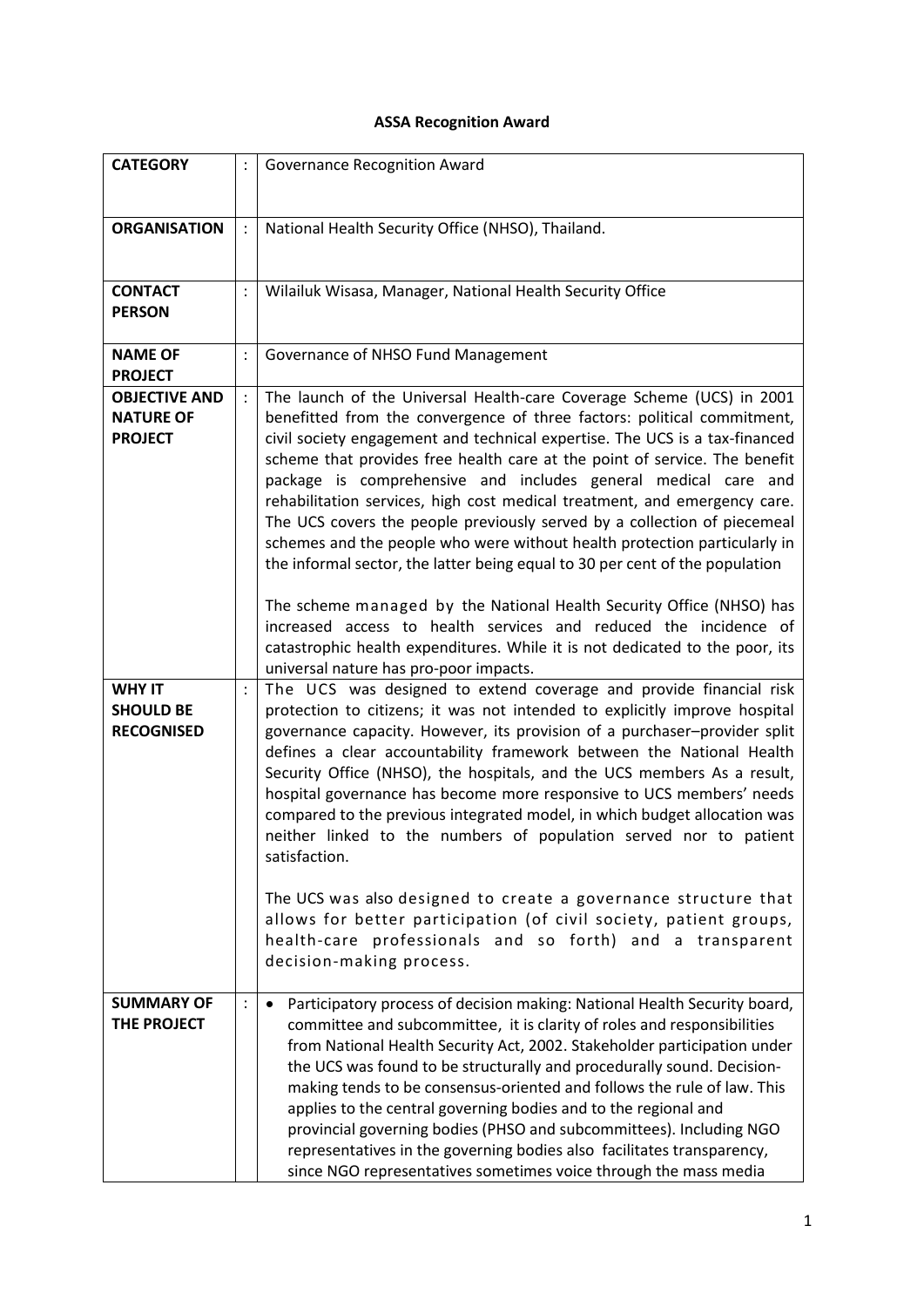| their concerns about inappropriate policy decisions, such as the attempt                                                                  |
|-------------------------------------------------------------------------------------------------------------------------------------------|
| to over-represent private providers in new appointments to the NHSB in                                                                    |
| 2011                                                                                                                                      |
| Mechanisms ensure good governance of insurance fund management,<br>$\bullet$                                                              |
| Open Budget process and Public availability of information                                                                                |
| NHSO has implemented 'Systems, Applications and Products in Data<br>1)                                                                    |
| Processing : SAP' for operation, monitoring and report the<br>accounting system. It can provide a reliable basis for tracking the         |
| budget, payment, arrears, liability and assets effectively.                                                                               |
| Summary report on budget : A clear and simple summary report on<br>2)                                                                     |
| budget monitoring would be presented to the NHSO' secretary                                                                               |
| general and approved through financial committee before                                                                                   |
| submitting to NHS' board.                                                                                                                 |
| Yearly Publication: The yearly publication of fiscal information had<br>3)                                                                |
| to be a legal obligation of NHSO.                                                                                                         |
| E-budgeting : NHSO has also come up with the monitoring the<br>4)                                                                         |
| payment by development another system called 'E-budgeting'. 'E-                                                                           |
| budgeting ' will consolidate all the transactions of the payment                                                                          |
| requests from all branch offices and develops the statements for                                                                          |
| the fund managers in order to monitor the budget correctly and                                                                            |
| timely.                                                                                                                                   |
| Mechanism to ensure responsiveness and accountability of insurance                                                                        |
| fund to protect beneficiaries, listen to the patient voice, , various                                                                     |
| mechanisms was implement : a "1330" hoteline, a consumer Protection<br>System, a patient complaint service, a no-fault compensation fund, |
| stepwise quality improvement and tougher hospital accreditation                                                                           |
| requirements.                                                                                                                             |
| • Mechanism to ensure healthcare providers are satisfied with the                                                                         |
| services and financing, regular poll monitoring (both patients and                                                                        |
| providers) by implement the Satisfaction Survey every year by academic                                                                    |
| institute since 2004.                                                                                                                     |
| The governance assessment revealed a number of other concerns. The                                                                        |
| length of time it takes to release reports and documents, and the fact                                                                    |
| that they are not particularly reader friendly, have been impediments to                                                                  |
| accountability and well-informed participation. Hospital accounting                                                                       |
| systems were found to be insufficient and not able to disclose accurate                                                                   |
| and timely information and data. Lack of accurate and timely empirical                                                                    |
| data (routine data and research) about financial performance and                                                                          |
| health-care performance (outpatient care, disease prevention and                                                                          |
| health promotion) significantly compromised policy formulation,                                                                           |
| monitoring and evaluation.                                                                                                                |
| A related concern is the balance between the need to protect the                                                                          |
| privacy of individual patients and the need for access to clinical data in                                                                |
| the claimed datasets in order to assess performance and hold providers                                                                    |
| accountable. In the 15 years of the UCS most of the effort was focused                                                                    |
| on protecting patient privacy and so, for example, researchers and                                                                        |
| evaluators had no access to anonymized patient records and datasets.                                                                      |
| In conclusion, the UCS design called for significantly different financial,                                                               |
| governance, organizational and management arrangements that included                                                                      |
| new institutions, new relationships and new ways of working. The most                                                                     |